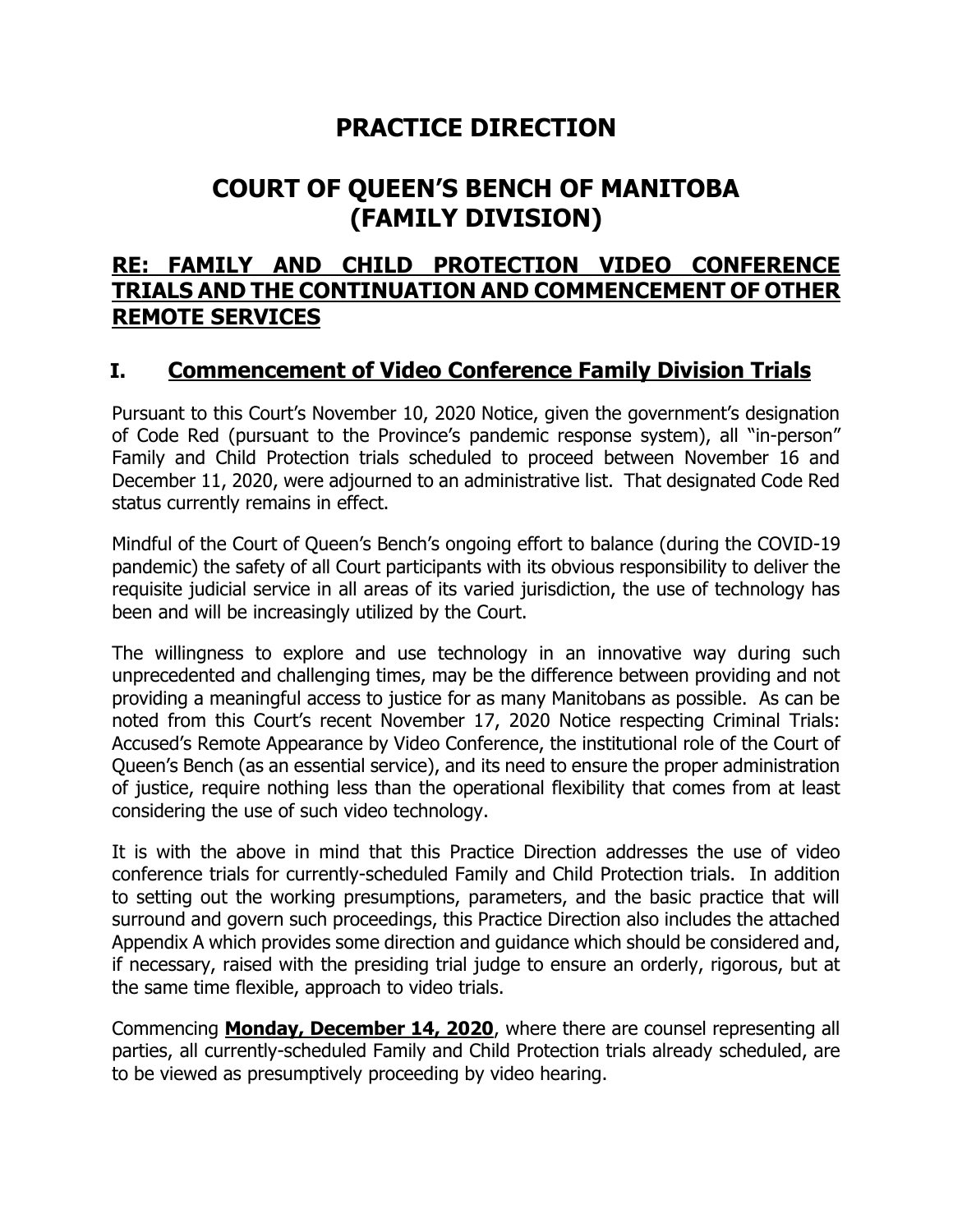In keeping with this Court's now well-established approach as outlined in previous Practice Directions and as stipulated in both the Family Case Flow and Child Protection Models, an adjournment of a Family or Child Protection trial will occur only in exceptional circumstances and will require, where the trial has not yet commenced, the approval of the Chief Justice or his designate.

Absent exceptional circumstances and/or a party establishing that the integrity and fairness of a trial cannot be preserved were the trial in question is to proceed by video, a scheduled Family or Child Protection trial will generally not be adjourned. Even if and where all parties are consenting to adjourn a trial, pursuant to this Court's previouslydescribed oversight role, if the trial in question is one which would or should otherwise not be adjourned and if it can properly and fairly proceed by video, the matter will not be adjourned.

Any request to adjourn a trial must be made by letter received by the Chief Justice no later than the **Monday** of the week preceding the commencement of the trial. Counsel must describe in their correspondence the alleged exceptional circumstances justifying the adjournment or set out the facts which are relied upon in any contention that the integrity and fairness of a trial would not be preserved if the trial were to proceed by video conference.

In determining whether the integrity and fairness of the trial will be preserved by a trial by video conference, the Chief Justice or his designate will consider a number of factors and requirements. They will include:

- 1. Are the parties and their witnesses able to appear by video conference and is the Court able to accommodate their appearances?
- 2. Are all participants able to see and hear each other?
- 3. Are the parties able to see and hear the evidence that is being presented at trial?
- 4. Is each party able to reasonably communicate in private with his or her counsel throughout the trial?
- 5. Are there justified concerns about creating and preserving the Court record?

A trial will be adjourned and will not proceed virtually if the integrity and fairness of the trial cannot be preserved. While the necessary rigour will be attached to the threshold question as to whether or not a video trial can proceed in a fair and equitable way, it must not be forgotten that the practical limits of the system of justice at any given time and the lawful interests of others require a realistic recognition that, "[w]hat the law demands is not perfect justice, but fundamentally fair justice", **R. v. O'Connor**, [1995] 4 SCR 411 at para. 193.

Any trial that will proceed by video conference will do so during the already-scheduled trial time assigned for that matter.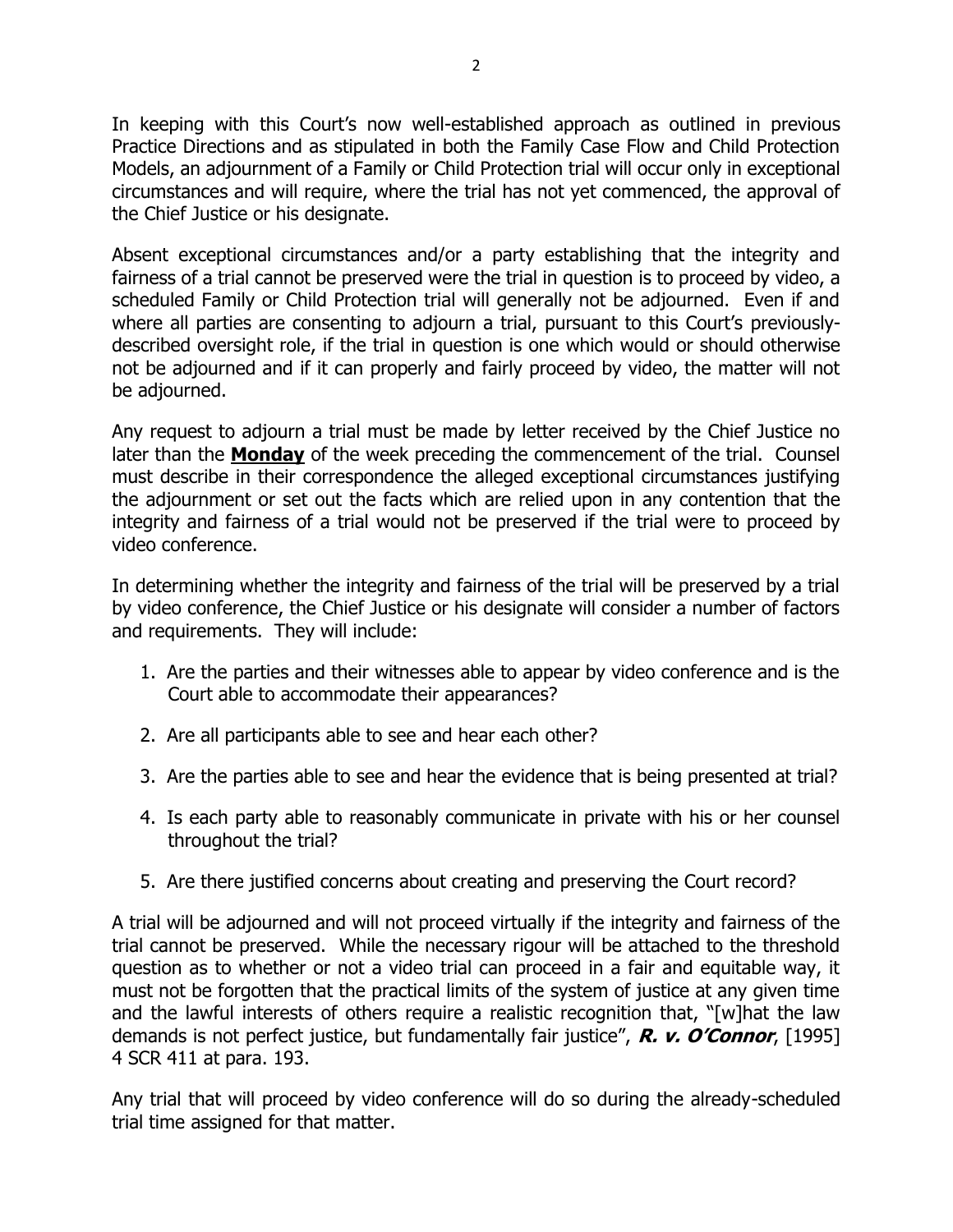The Court will host the video conference and initiate the recording of the proceedings.

Until further notice, in all cases where there will be *viva voce* testimony, including a trial, a summary judgment motion with *viva voce* evidence, an uncontested divorce proceeding or an ISO hearing, the *viva voce* evidence will be heard virtually.

As earlier noted, proceeding by video conference for Family and Child Protection trials is only available where **all** parties are represented by legal counsel.

Where **all** parties are not represented by legal counsel, any such currently-scheduled Family and Child Protection trials set to proceed between **Monday, December 14, 2020 and January 12, 2021**, will be adjourned to an administrative list on **January 14, 2021**, for rescheduling.

All other Family Division judicial services currently being offered remotely will continue as before, unchanged, with the exception of the Family Triage Screening List, which is not subject to the direction provided below.

#### **II. Triage Screening List**

Commencing **Tuesday, December 15, 2020**, the Triage Screening List, overseen by Ms. Angie Tkachuk, Supervisor, Family Division Coordination, will be conducted by telephone between 9:00 a.m. and 11:00 a.m. until further notice.

Counsel are directed to ensure that they are ready to proceed and that their documentation is in order and has been properly filed. Counsel will now be required to file their documents no later than by 4:00 p.m. on the Tuesday before the Triage Screening date.

Counsel will be expected to consult with each other prior to contacting Ms. Tkachuk by telephone.

**\_\_**

### **Coming into effect**

This Practice Direction comes into effect immediately.

#### **ISSUED BY:**

**"Original signed by Chief Justice Glenn D. Joyal"**

**The Honourable Chief Justice Glenn D. Joyal Court of Queen's Bench (Manitoba)**

**DATE: December 3, 2020**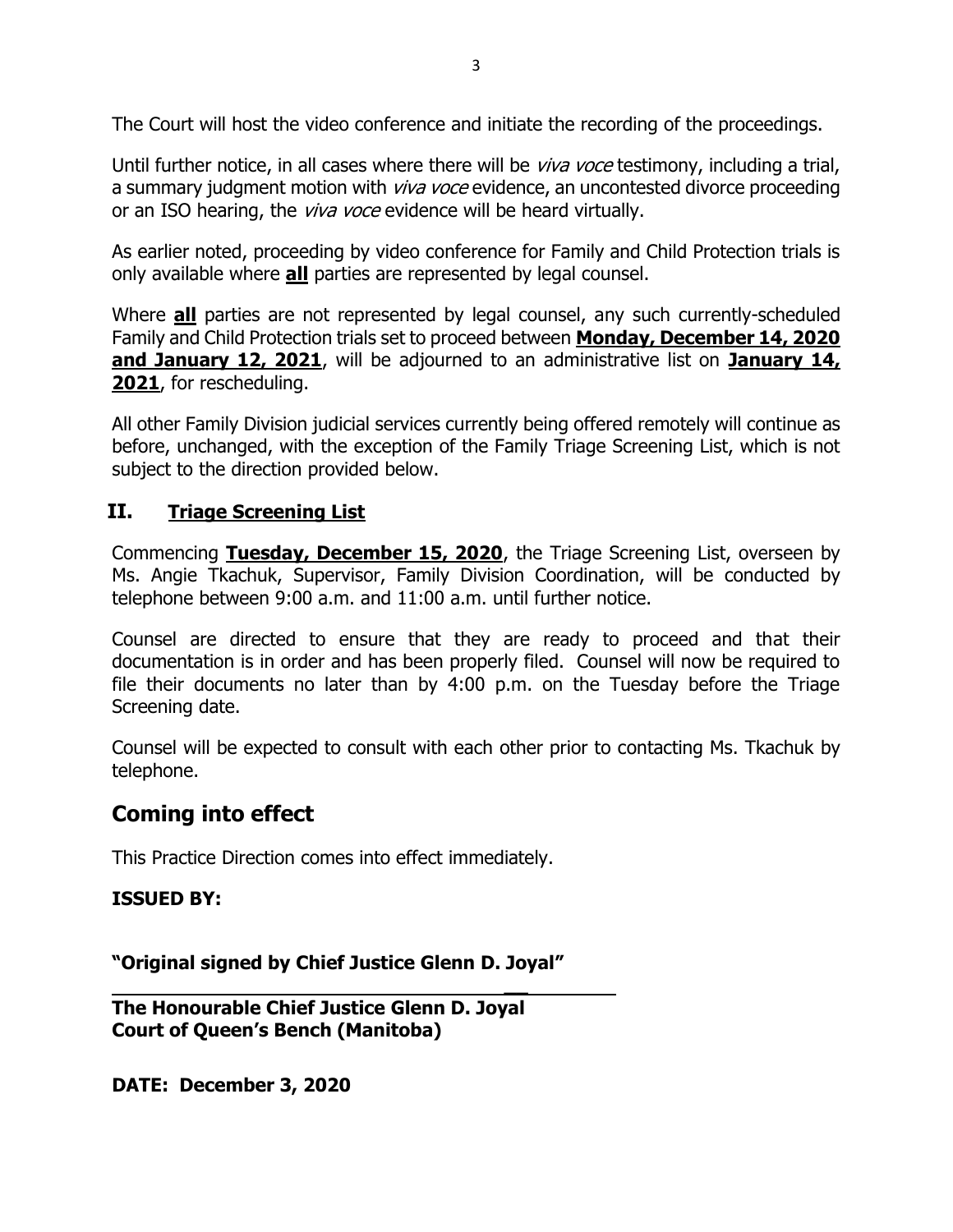## **Appendix A**

#### **Direction and Guidance Respecting Electronic Invite, Exhibits and Witnesses in Family and Child Protection Video Conference Trials**

A scheduled Family or Child Protection trial that is proceeding presumptively by video conference should take into account the following:

- 1. Electronic Invite
	- a. The Court will send a Microsoft Teams meeting invitation to both counsel. Counsel will be responsible for forwarding the invitation to their clients and any required witnesses.
	- b. A separate electronic invite will be provided to counsel for each day of the trial.
- 2. Exhibits
	- a. All proposed exhibits for direct and cross-examination should be forwarded to the court office by counsel and exchange with each other at least three business days in advance of the trial.
	- b. Any exhibits counsel wish to bring up on screen should be scanned by counsel.
- 3. Witnesses
	- a. Where witnesses are not appearing in the same location as counsel, witnesses should be easily reachable by telephone or email when it is time for them to testify. Witnesses should not log into the hearing until they receive direction by counsel to do so.
	- b. Witnesses should have a copy of any exhibits being put to them or counsel should scan the item or photo and share it on their screen.
	- c. Witnesses should be in a brightly-lit, quiet room with a laptop or device with sufficient Wi-Fi.
	- d. If witnesses wish to be sworn using a bible or eagle feather, they should have the item with them, otherwise they will be affirmed.

Best practices:

- All parties should have a laptop or device with reliable internal and/or external microphones and webcams enabled.
- All parties should be in a location that has an internet connection with sufficient bandwidth.
- Parties should be cautioned that they must speak one person at a time, should give a clear pause in speech between speakers and should not rustle papers or any objects near the microphone on their device.